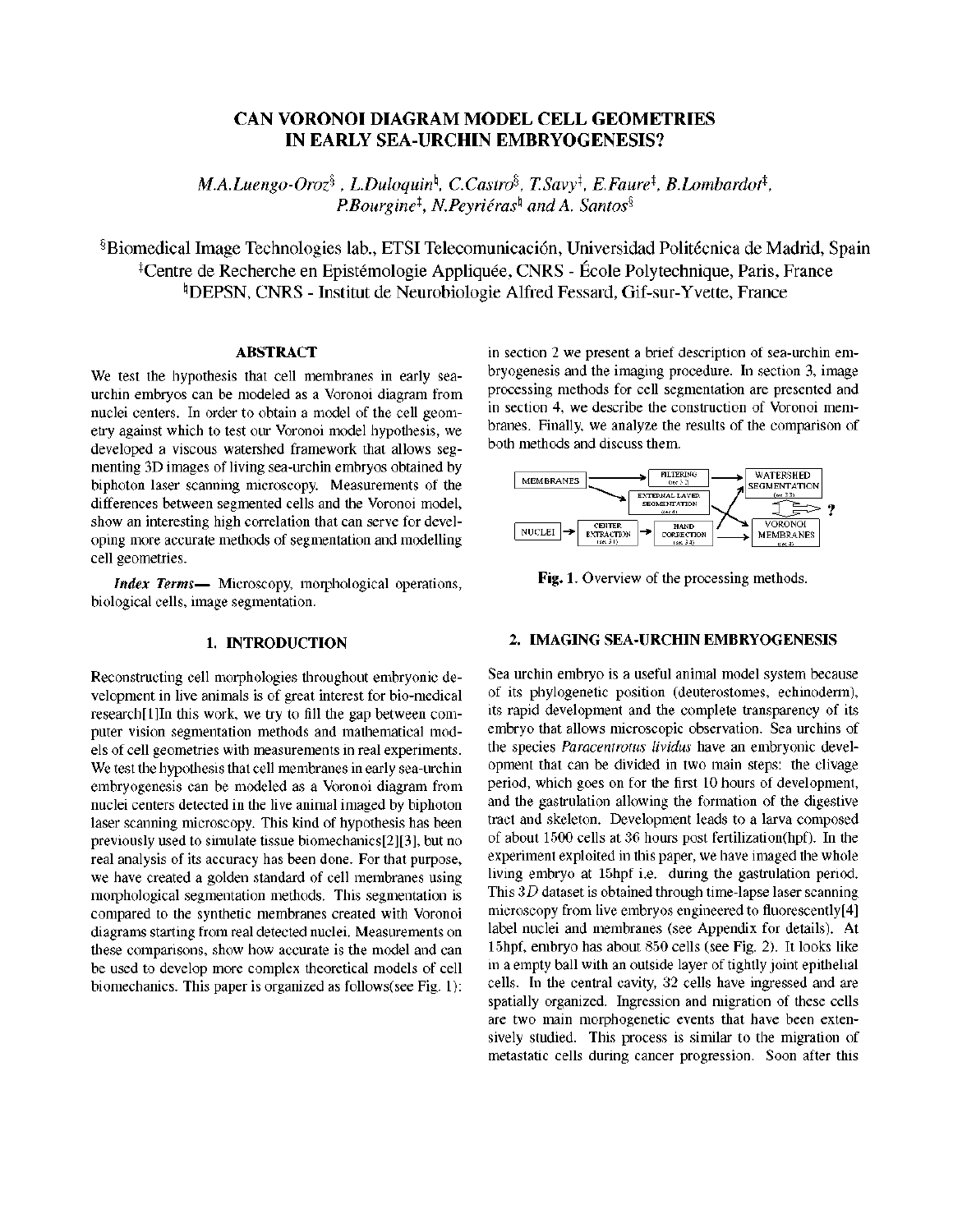cell ingression step, the digestive tract forms by invagination in the same región. The genetic networks implicated in such events begin to be well described and research in next years should fill gaps between genetic and cellular behaviors.



**Fig.** 2. Cross-sections of the imaged dataset(15hpf). Membranes in green and nuclei in red.

## **3. MORPHOLOGICAL CELL MEMBRANE SEGMENTATION**

Segmentation is achieved through the classical marker based watershed paradigm (see algorithms parameters in Appendix): the filtered membrane image is the mask image and the nuclei image is used to obtain the marker image. Viscous flooding is used for the labeling process.

## **3.1. Nuclei extraction**

Nuclei detection is the most delicate stage in watershed based segmentation[5]. Since our objective is to segment and to build the Voronoi diagram from a perfect nuclei detection, we will hand correct the automatic detection. For this reason, we have chosen a simple morphological method that produces easily manually correctible errors: it provides no false positives and errors just coming from two merged nuclei. Nuclei image is preprocessed with a 3D median filter and smoothed with a small spherical gaussian kernel. Afterwards, a smoothed version of the corresponding membranes image is subtracted to the nuclei image in order to remark the separation between merged nuclei(a membrane is placed between two nuclei in most of the cases). Then, the extraction is achieved by means of residues of area openings (in the sense of greyscale área opening of [6] extended to 3D). Let  $\chi_h(f)$  be the threshold function for the greylevel *h* and let *f* be the input image, let  $\gamma_B^v$  be the greyscale area opening for a valué *v* and a ball structuring element *B;*  so  $\gamma_B^v(f(x)) = \sup\{h \leq f(x)|Area(\gamma_B(\chi_h(f))) \geq v\}.$ The reconstructed nuclei image *N* is given by the objects whose volume is in  $[v_1,v_2]$ . The values  $v_1,v_2$  are chosen empirically. Finally, nuclei centers are identified as regional maxima, so  $N = RegMax(\gamma_P^{v_1}(f) - \gamma_P^{v_2}(f))$ .

#### **3.2. Membrane processing**

Membranes are pre-processed with a 3D median filter. Secondly, image is filtered with a 3D twister segment morphological filtering[7]. The opening by a twister segment structuring element is the supremum of several morphological opening by different rotations of a ID segment in a nD space. Finally, for regularization purposes, image is convoluted with a 3D spherical gaussian kernel.

#### **3.3. Viscous watershed flooding**

Watershed with markers was introduced by [8] and has been extensively used in cell segmentation applications. A well known drawback of watershed methodology is leakage in some poorly defined or fuzzy membrane regions, especially at low intensity levels. Recently, several solutions to the leaking problems have been proposed by introducing some constraints and regularization terms in the región growing procedure[9]. Such an interesting simple alternative consists in flooding the image with viscous liquid that can produce smoother contours and more regular shapes than the standard watershed[10]. An equivalent method to the viscous liquid flooding consists in properly modifying the original topology of the image by means of viscous closings and then performing the standard, non-viscous watershed on it. The *oil-model fluid* has been chosen for the viscous closing transformation (see Fig. 3) because the cell membrane image has well defined polygonal boundaries with high intensity level and blurred contours with low intensity. In this model temperature is associated to the intensity level *h.* Oil at low temperatures(dark pixels) has high viscosity and frontiers between regions are smoothed because fluid does not leak. At high altitude, with high temperature, oil is less viscous and watershed lines carefully follow relief like standard watershed lines do. The viscous closing transformation  $T(f)$ may be implemented by adding the binary closings of image f at all the intensity levels  $h > 0$  with a ball of radius  $r(h)$ ,  $T(f) = \vee_{h \geq 0} \varphi_{r(h)}(h \cdot \chi_h(f))$  with  $\chi_h(f)(p) = 1$  for all  $p \in \chi_h(f)$  and  $\chi_h(f)(p) = 0$  elsewhere. Notice  $h \cdot \chi_h(f)$ corresponds to the level set  $\chi_h(f)$  at the altitude h. The function  $r(h)$  defines the behaviour of the fluid at different levels. *oil-model* function  $r(h) = R_{max} - h * R_{step}$  performed for  $r(h) > 0$ . The choice of  $R_{max}$  is directly related to cell size (if  $r(h)$  is too big, details of cell shape are lost) and  $R_{step}$  is related to the level  $h_v = R_{max}/R_{step}$  from where viscosity effects are neglected.

#### **3.4. Segmentation method validation**

We have manually validated our detection method using InsigthSNAP software[11]. The whole dataset was validated in 6 hours by an expert eye.The analyzed dataset has 827 nuclei. Our method has correctly identified 613 nuclei (74%). In 52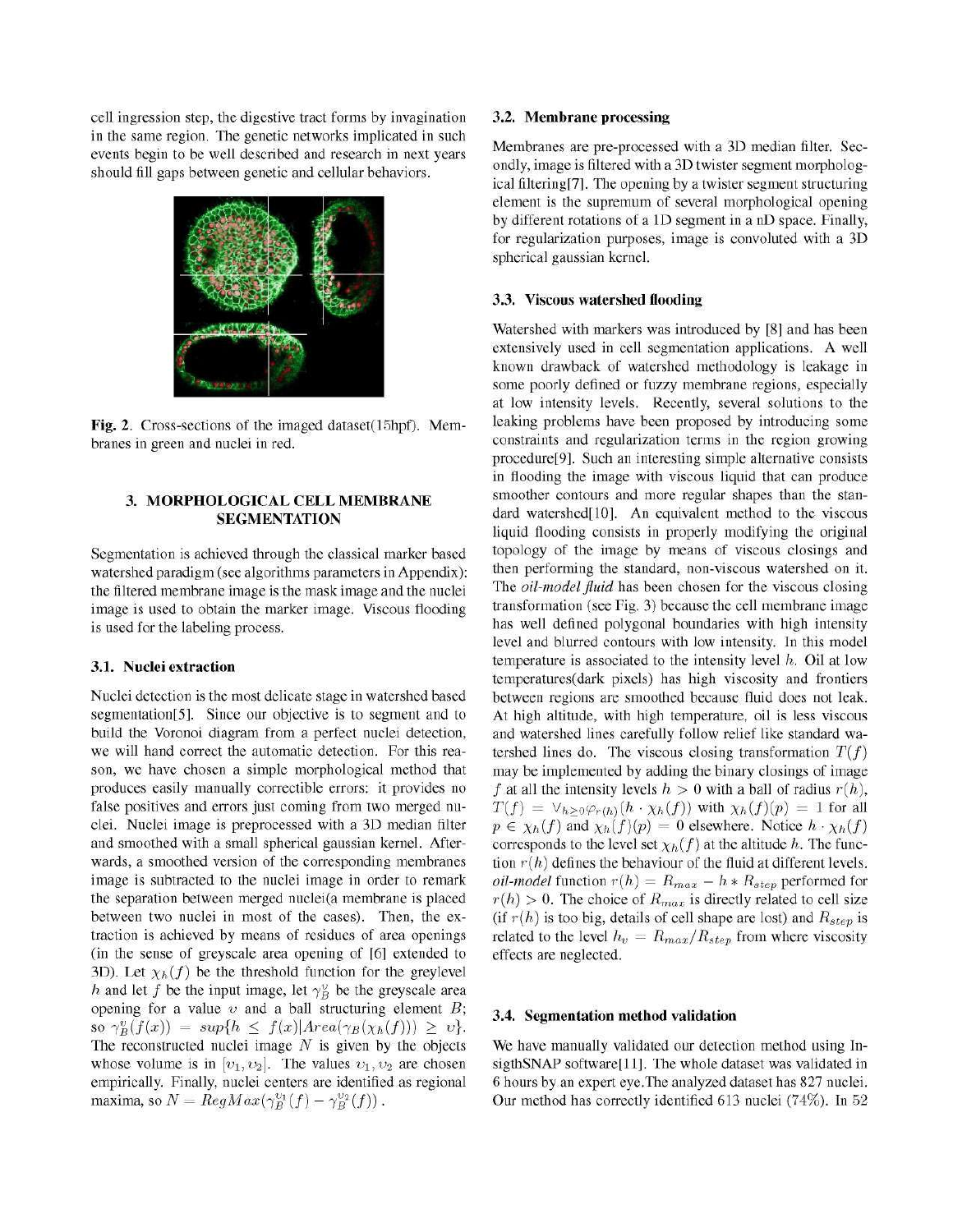

**Fig.** 3. (a) Membranes image; (b) Viscous closing of (a); (c) Comparison of standard (red) and viscous (green) watershed.

cases, the algorithm has identified one nuclei when they were actually two merged (104 nuclei, 12.5%). The remaining 110 nuclei(13.5%) have been manually added, providing the nuclei model that is used in further stages of segmentation and Voronoi reconstruction. Membranes segmentation has been evaluated by visual inspection, assigning whether good or bad segmentation was done. The percentage of good segmented cells decreases with depth, as signal looses quality. Because of that we have evaluated the segmentation at 10,20,40 and  $60\mu m$  from the top of the embryo (total embryo diameter is about  $75\mu$ m). Respectively  $78\%$ ,  $65\%$ ,  $43\%$  and  $45\%$  of cells were well segmented.

## **4. SYNTHETIC MEMBRANES RECONSTRUCTION WITH VORONOI DIAGRAM**

In order to reconstruct the synthetic membranes, we built the Voronoi diagram (see Fig. 4) from the manually-corrected nuclei *E* extracted in Section 3.4 and bounded it to the external embryo layer *T*. This layer defines the region where cell membranes are confined and it is extracted by taking the morphological gradient of the threshold of the original membrane image. The value of the threshold function was found manually and the result was regularized with a spherical closing. The Voronoi diagram<sup>[12]</sup> of a set  $E = \bigcup e_i$  of seeds in a space *T* provided with the Euclidean metric is the union of boundaries of the Voronoi regions associated to each particle  $e_i$ . Each Voronoi region,  $VR(e_i)$ , is composed by the points of *T* which are not closer to other point  $e_i$  than to  $e_i$  (in morphological terms Skeleton of Influence Zones).

#### **5. RESULTS**

The similarity between segmented cell membranes and the modeled Voronoi membranes has been quantitatively assessed in 100 manually selected cells, comparing the correctly segmented membranes with the Voronoi regions associated to their nuclei center. Our similarity metric  $\Phi$  is given by the value  $\Phi(seg, vor) = \sharp (seg \cap vor)/\sharp (seg)$ , which represents the percentage of the segmented cell which is covered by its corresponding Voronoi región. Results are shown in Fig. 5, the mean valué is 0.71, the median 0.73 and standard deviation 0.24. There are the same number of nuclei centers and



**Fig.** 4. (a) Segmented data and (b) Voronoi regions superimposed to the original membranes image.

the total volume is the same for segmented data and Voronoi regions. Notice that these statistics are biased from real data because of non absolutely perfect segmentations.



**Fig.** 5. Measurements on similarity  $\Phi$  between cell segmentation and its corresponding associated Voronoi model. Left: number of cells with higher similarity  $\Phi$  than a given value  $\phi$ . Right: histogram of number of cells with similarity values  $\Phi \in [\phi - 0.05, \phi + 0.05], \phi = \{0.05, 0.15, 0.25, \ldots\}.$ 

# **6. DISCUSSION AND CONCLUSIONS**

This work has several implications that can serve both image processing and biological modelling. We have designed and validated a semi-automatic watershed based methodology that allowed us to segment cell membranes in 3D image data sets from live early sea urchin embryos. This methodology has been used to obtain a representation of cell geometries that has been compared with the Voronoi model of cell membranes. The high correlation showed in this comparison justifies the use of Voronoi model in literature[2][3] and its potential valué for image segmentation. Using Voronoi membranes can be interesting in order to design a synthetic embryo, particularly when low signal to noise ratio produces poorly defined membranes and causes failure in traditional segmentation paradigms. In addition, substituting the Euclidean metric used in the Voronoi construction by another metric dependent on the image contents[13] could serve as a basis for a refined model. Finally, the Voronoi presented here could serve as a precise starting point for segmentation methods such as snakes. Qualitative biological observations allow us to formulate the new hypothesis that similarity between Voronoi